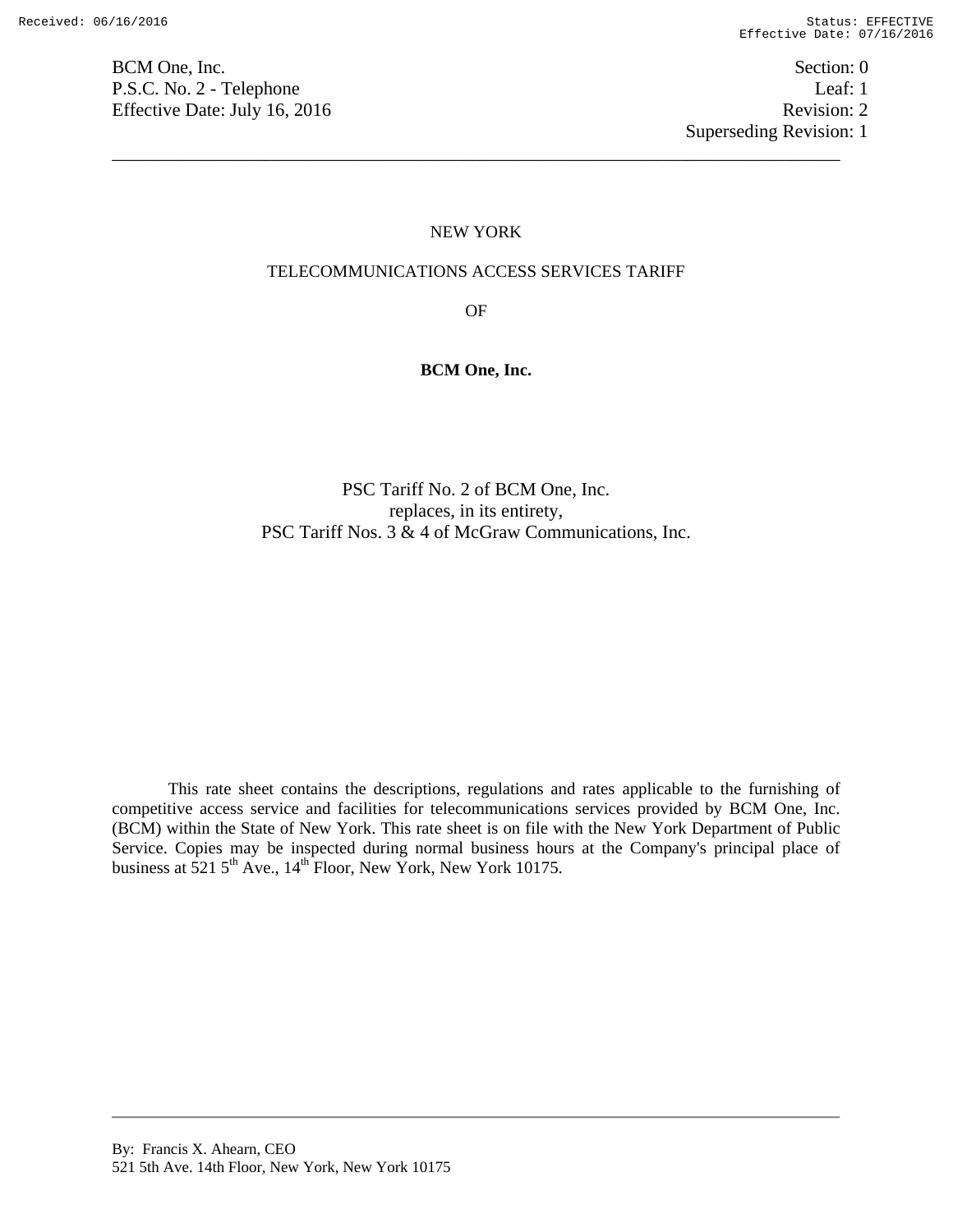BCM One, Inc. Section: 0 P.S.C. No. 2 - Telephone Leaf: 2 Effective Date: July 16, 2016 Revision: 2

Superseding Revision: 1

### **CHECK SHEET**

\_\_\_\_\_\_\_\_\_\_\_\_\_\_\_\_\_\_\_\_\_\_\_\_\_\_\_\_\_\_\_\_\_\_\_\_\_\_\_\_\_\_\_\_\_\_\_\_\_\_\_\_\_\_\_\_\_\_\_\_\_\_\_\_\_\_\_\_\_\_\_\_\_\_\_\_\_\_

Sheets of this rate sheet are effective as of the date shown at the bottom of the respective sheet(s). Original and revised sheets as named below comprise all changes from the original rate sheet and are currently in effect as of the date on the bottom of this sheet.

| Number of Section | Page Number | Number of Revision |
|-------------------|-------------|--------------------|
| Section 0         | $1-5$       | Revision: 2*       |
| Section 1         | $1-5$       | Revision: $1*$     |
| Section 2         | $1 - 30$    | Revision: $1*$     |
| Section 3         | $1 - 2$     | Original           |
| Section 4         | $1 - 3$     | Original           |
| Section 5         | $1-6$       | Revision 1*        |
| Section 6         | 1           | Original           |
| Section 7         | 1           | Original           |
| Section 8         | $1 - 4$     | Original           |

\*- indicates pages included in this filing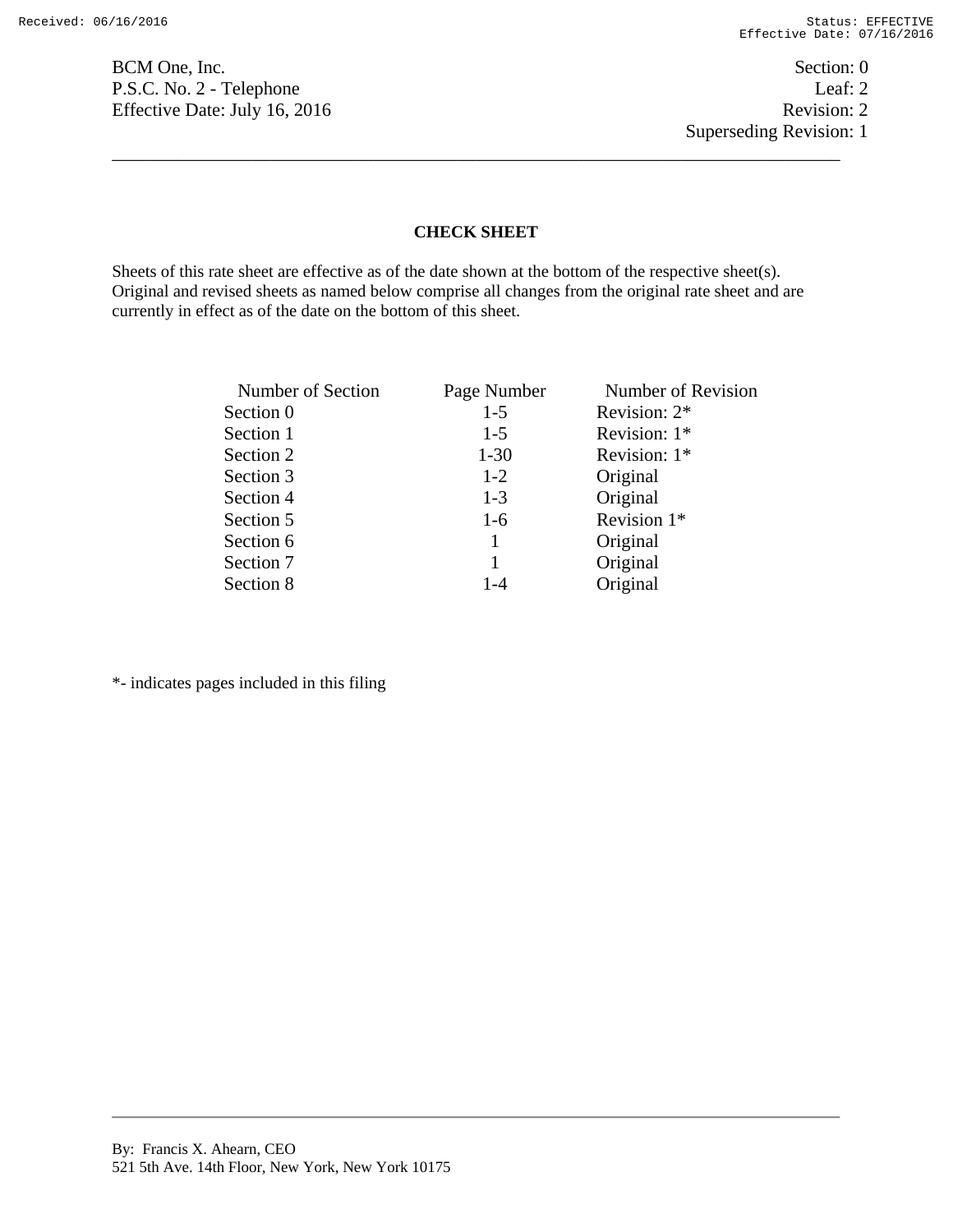BCM One, Inc. Section: 0 P.S.C. No. 2 - Telephone Leaf: 3 Initial Effective Date: June 18, 2016 Revision: 0

 Superseding Revision: 0 \_\_\_\_\_\_\_\_\_\_\_\_\_\_\_\_\_\_\_\_\_\_\_\_\_\_\_\_\_\_\_\_\_\_\_\_\_\_\_\_\_\_\_\_\_\_\_\_\_\_\_\_\_\_\_\_\_\_\_\_\_\_\_\_\_\_\_\_\_\_\_\_\_\_\_\_\_\_

# **TABLE OF CONTENTS**

Check Sheet

Table of Contents

Symbols

Rate Sheet Format

Section 1 - Definitions

Section 2 - Rules and Regulations

Section 3 - Ordering Options for Access Service

Section 4 - Switched Access Service

Section 5 - Switched Access Rates

Section 6 - Local Traffic Exchange and Termination

Section 7 - Contracts and Individual Case Basis Arrangements

Section 8 - Miscellaneous Services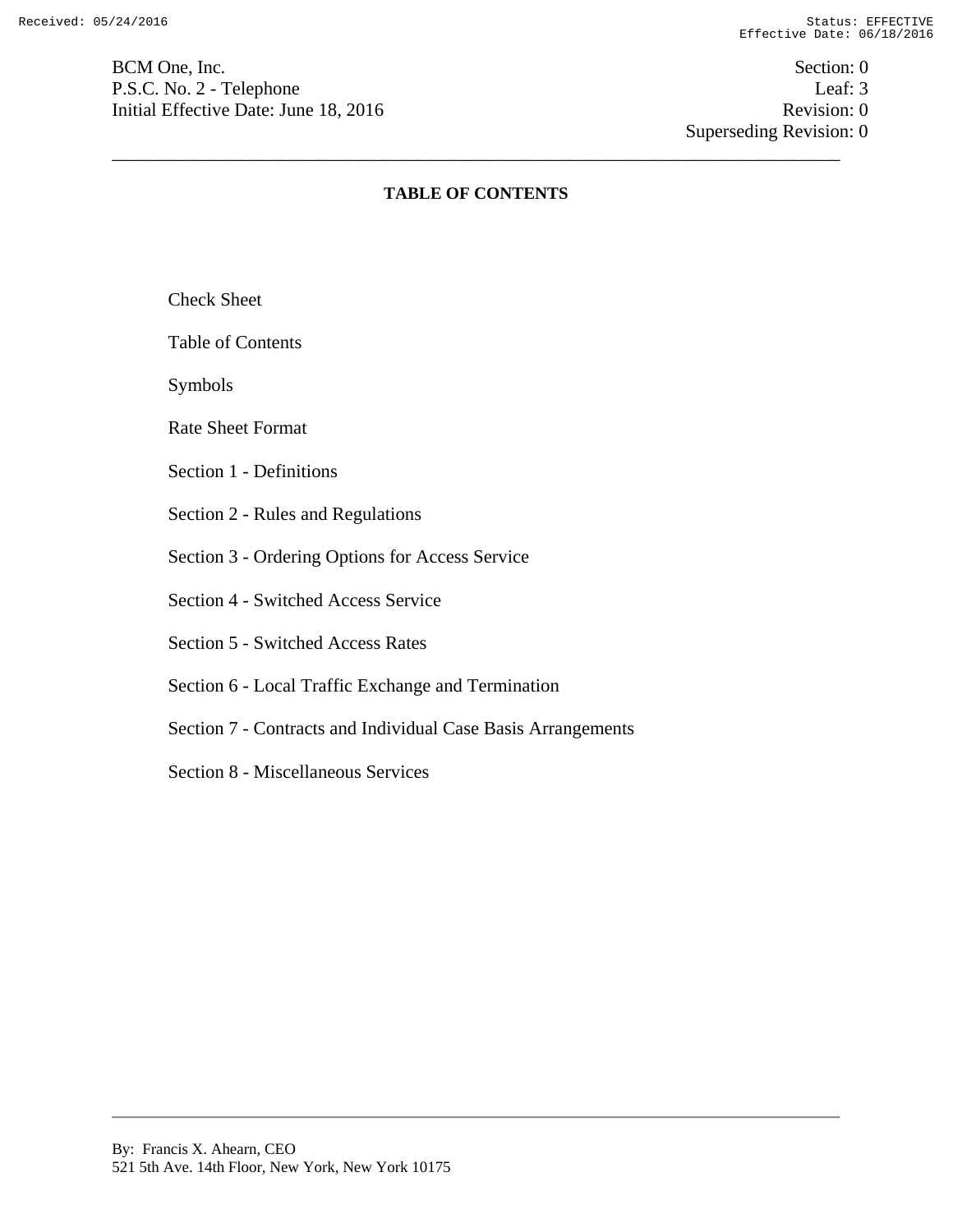BCM One, Inc. Section: 0 P.S.C. No. 2 - Telephone Leaf: 4 Initial Effective Date: June 18, 2016 Revision: 0

 Superseding Revision: 0 \_\_\_\_\_\_\_\_\_\_\_\_\_\_\_\_\_\_\_\_\_\_\_\_\_\_\_\_\_\_\_\_\_\_\_\_\_\_\_\_\_\_\_\_\_\_\_\_\_\_\_\_\_\_\_\_\_\_\_\_\_\_\_\_\_\_\_\_\_\_\_\_\_\_\_\_\_\_

# **SYMBOLS**

The following are the only symbols used for the purposes indicated below:

- D Delete or discontinue. I Change resulting in an increase to a customer's bill. M Moved from another rate sheet location. N New.
- R Change resulting in a reduction to a customer's bill.
- T Change in text or regulation but no change in rate or charge.